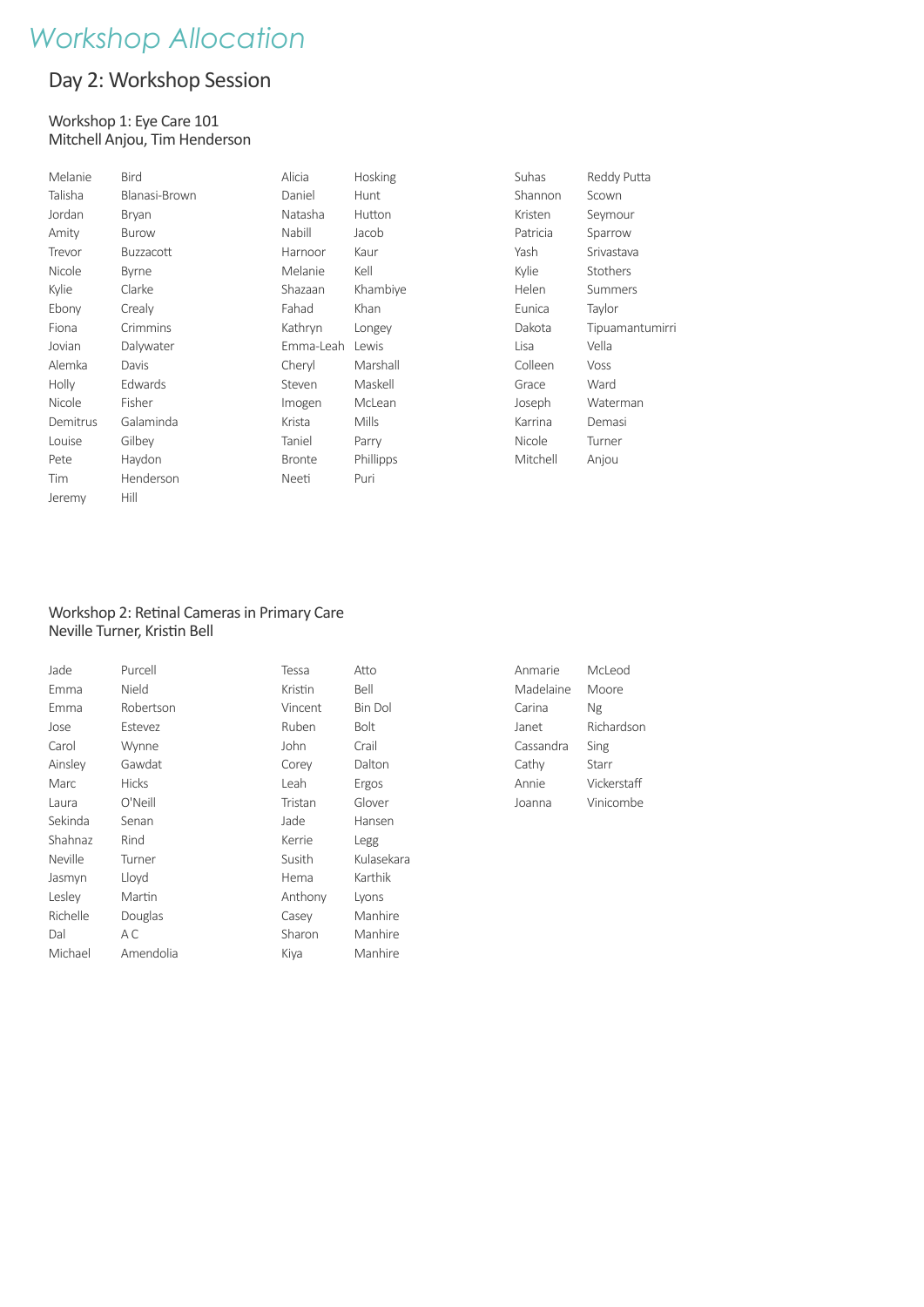### Day 2: Workshop Session

#### Workshop 3: Improved Collaboration to Enhance Ophthalmic Service Delivery to Indigenous Community. Angus Turner, Kerry Woods, Janet Puertolano, Helen Wright

| Catharine  | Kent           | Dominique      | <b>Birbeck</b>  | Lachlan     | Smith       |
|------------|----------------|----------------|-----------------|-------------|-------------|
| Carly      | <b>Iles</b>    | Belinda        | Castellano      | Diba        | Rezazdeh    |
| Alison     | Hill           | Paula          | Llavallol       | Nha-Uyen    | <b>Tran</b> |
| Gink       | Yang           | Flynn          | Marshall        | <b>Nick</b> | Schubert    |
| Murray     | Smith          | Alexandra      | Coffey-Oates    | Benjamin    | Mulheran    |
| John       | Last           | Kerry          | Woods           | Tania       | McLeod      |
| <b>Ben</b> | Mudaliar       | Stephanie      | Micallef        | Natasha     | Williams    |
| Walter     | Bathern        | Shalorna-Maree | Dykman Mippy    | Naomi       | Freuden     |
| Margie     | Kirk           | Sanditha       | Wickramasinghe  | Ben         | Hamlyn      |
| Elenna     | <b>Niteros</b> | Rebecca        | Youd            | Jane        | Jones       |
| Kylie      | Bedwell        | Thi            | Nguyen          | Edie        | Stevens     |
| Michelle   | Marven         | Jacqui         | Smith           | Shelley     | Hopkins     |
| Nilmini    | John           | Sarah          | <b>Nicholls</b> | Colina      | Waddell     |
| Abbey      | Esterhuizen    | Eleanor        | Yang            | Khyber      | Alam        |
| Lyn        | <b>Brodie</b>  | Teena          | Norman          | Skye        | Cappuccio   |
| Debra      | Robinson       | Judy           | Clark           | Angus       | Turner      |
| lan        | Wishart        | Duchesne       | Markham         | Andrew      | Rowan       |
| Martin     | Hodgson        | Cathy          | Rennie Matos    | Legend      | Lee         |

### Workshop 4: Sharing Your Learning - Building the Evidence About First Nations' Eyecare Activities and Outcomes. Karla Canuto, Tessa Saunders

| Acacia        | Lewis          | Anthea      | Cochrane     | Richie     | Garcia        |
|---------------|----------------|-------------|--------------|------------|---------------|
| Digby         | Mercer         | Shane       | Debney       | Ellie      | Hudson        |
| Oanh          | Nguyen         | Gavin       | Tye          | Conor      | Kaukenas      |
| Toni          | Shearing       | Lien        | Trinh        | Isadora    | Lorenzo       |
| Gabriel       | Oth.           | Joanne      | O'Sullivan   | Tanya      | Morris        |
| Karla         | Canuto         | Hugh        | Taylor       | Noela      | Prasad        |
| Tessa         | Saunders       | Holly       | Chinnery     | Kristopher | Rallah-Baker  |
| <b>Brione</b> | Craven         | Melissa     | Stoneham     | Angee      | Ross          |
| Philippa      | Hawke          | David       | Aanundsen    | Amanda     | Sheppard      |
| Rodney        | Hodge          | Roman       | Serebrianik  | Eddie      | van den Bempt |
| Lee           | Baumwol        | Lyn         | <b>Hsieh</b> | Eline      | Whist         |
| Kelley        | <b>Baldwin</b> | Lauren      | Hutchinson   | Nishantha  | Wijesinghe    |
| Chris         | Rektsinis      | Susan       | Kelly        | Renata     | Watene        |
| Jaki          | Adams          | <b>Nick</b> | Wilson       |            |               |
| Guy           | Gillor         | Anne-Marie  | Banfield     |            |               |
| Steph         | <b>Brake</b>   | Gavin       | <b>Brown</b> |            |               |
| Courtney      | Hammond        | Rosemary    | Copeland     |            |               |
| Will          | Chin           | Summer May  | Finlay       |            |               |
|               |                |             |              |            |               |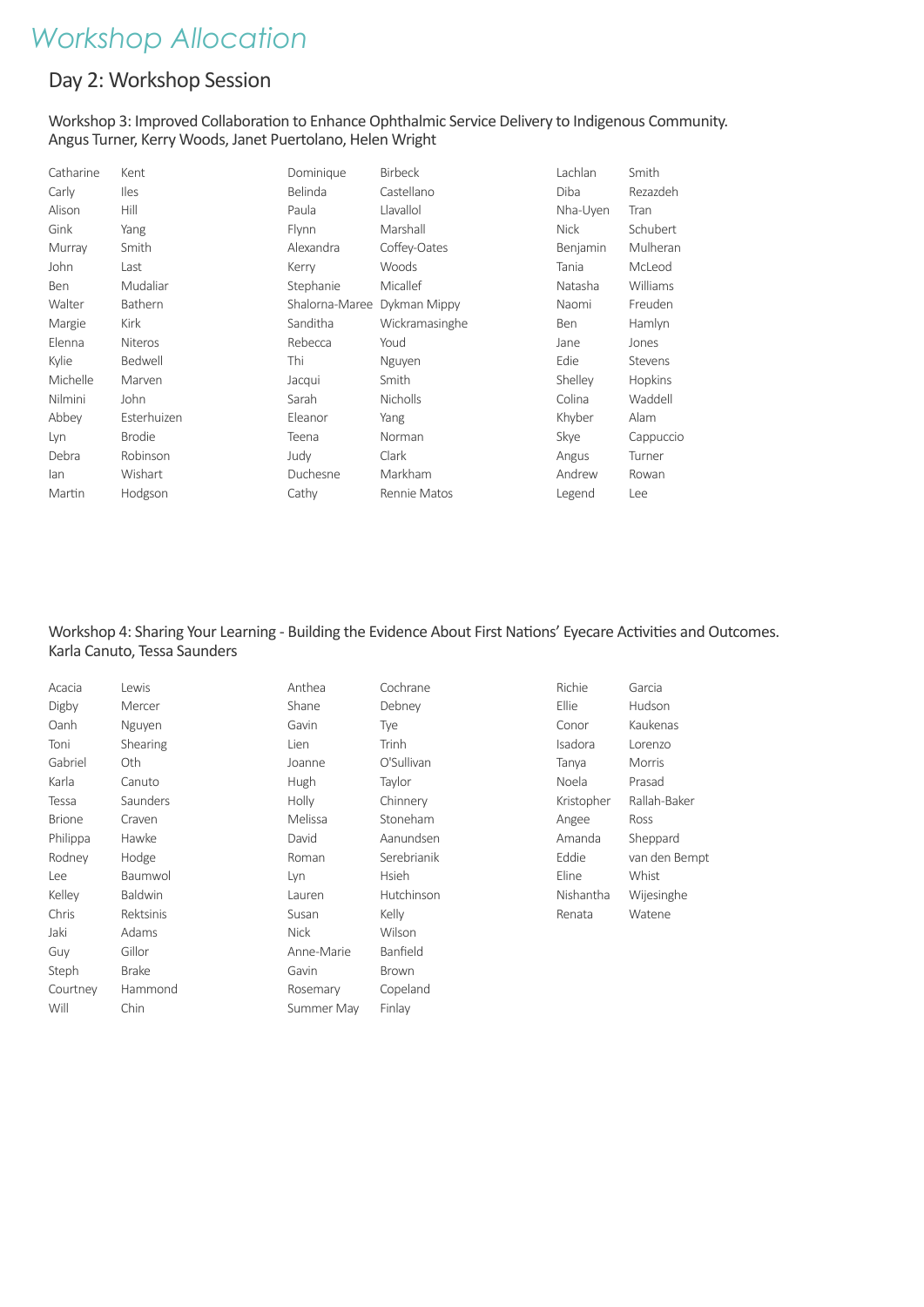## Day 3: Concurrent Workshop and Oral Presentation Session

#### Workshop 1: Mapping the Eye Care Pathways at the Regional Level: A Knowledge Exchange. Nick Schubert

| Melanie | <b>Bird</b>      | Philippa  | Hawke          | Gavin       | Tye             |
|---------|------------------|-----------|----------------|-------------|-----------------|
| Talisha | Blanasi-Brown    | Michelle  | Marven         | Kristen     | Seymour         |
| Acacia  | Lewis            | Natasha   | Hutton         | Teena       | Norman          |
| Trevor  | <b>Buzzacott</b> | Nabil     | Jacob          | Kylie       | <b>Stothers</b> |
| Nicole  | <b>Byrne</b>     | lan       | Wishart        | <b>Nick</b> | Schubert        |
| Fiona   | Crimmins         | Martin    | Hodgson        | Joanne      | O'Sullivan      |
| Jovian  | Dalywater        | Dominique | <b>Birbeck</b> | Hugh        | Taylor          |
| Holly   | Edwards          | Melanie   | Kell           | Melissa     | Stoneham        |
| Oanh    | Nguyen           | Paula     | Llavallol      | Tania       | McLeod          |
| Nicole  | Fisher           | Kathryn   | Longey         | Naomi       | Freuden         |
| Carly   | lles             | Courtney  | Hammond        | Jasmyn      | Lloyd           |
| Louise  | Gilbey           | Cheryl    | Marshall       | Francesca   | Taylor          |
| Toni    | Shearing         | Steven    | Maskell        | Lauren      | Hutchinson      |
| Gink    | Yang             | Krista    | <b>Mills</b>   | Susan       | Kelly           |
| John    | Last             | Taniel    | Parry          | Colleen     | Voss            |
| Alicia  | <b>Hosking</b>   | Shahnaz   | Rind           | Khyber      | Alam            |
| Gabriel | Oth              | Suhas     | Reddy Putta    | Richelle    | Douglas         |
| Ben     | Mudaliar         | Shannon   | Scown          |             |                 |

### Workshop 2: Telehealth and Primary Eyecare, Is It Right For Your Clinic? Ben Hamlyn

| Catharine | Kent           | <b>Bronte</b> | Phillipps    | Emma-Leah Lewis |                 |
|-----------|----------------|---------------|--------------|-----------------|-----------------|
| Jose      | Estevez        | Rebecca       | Youd         | Eleanor         | Yang            |
| Tim       | Henderson      | Thi           | Nguyen       | Martin          | Hodgeson        |
| Jeremy    | Hill           | Judy          | Clark        | Roman           | Serebrianik     |
| Daniel    | Hunt           | Duchesne      | Markham      | Joseph          | Waterman        |
| Ainsley   | Gawdat         | Patricia      | Sparrow      | Dakota          | Tipuamantumirri |
| Margie    | <b>Kirk</b>    | David         | Aanundsen    | Kristin         | Bell            |
| Kylie     | Bedwell        | <b>Ben</b>    | Hamlyn       | Tristan         | Glover          |
| Nilmini   | John           | Lisa          | Vella        | Madelaine       | Moore           |
| Lyn       | <b>Brodie</b>  | Grace         | Ward         | Carina          | Ng              |
| Debra     | Robinson       | Shelley       | Hopkins      | Cassandra       | Sing            |
| Jaki      | Adams          | Colina        | Waddell      | Amanda          | Shepherd        |
| Belinda   | Castellano     | Skye          | Cappuccio    | Johanna         | Vinicombe       |
| Shazaan   | Khambiye       | Angus         | Turner       | Annie           | Vickerstaff     |
| Alexandra | Coffey-Oates   | Lesley        | Martin       |                 |                 |
| Stephanie | Micallef       | Rodney        | Hodge        |                 |                 |
| Sekinda   | Senan          | Jaqui         | Smith        |                 |                 |
| Sandit    | Wickramasinghe | Amity         | <b>Burow</b> |                 |                 |
|           |                |               |              |                 |                 |